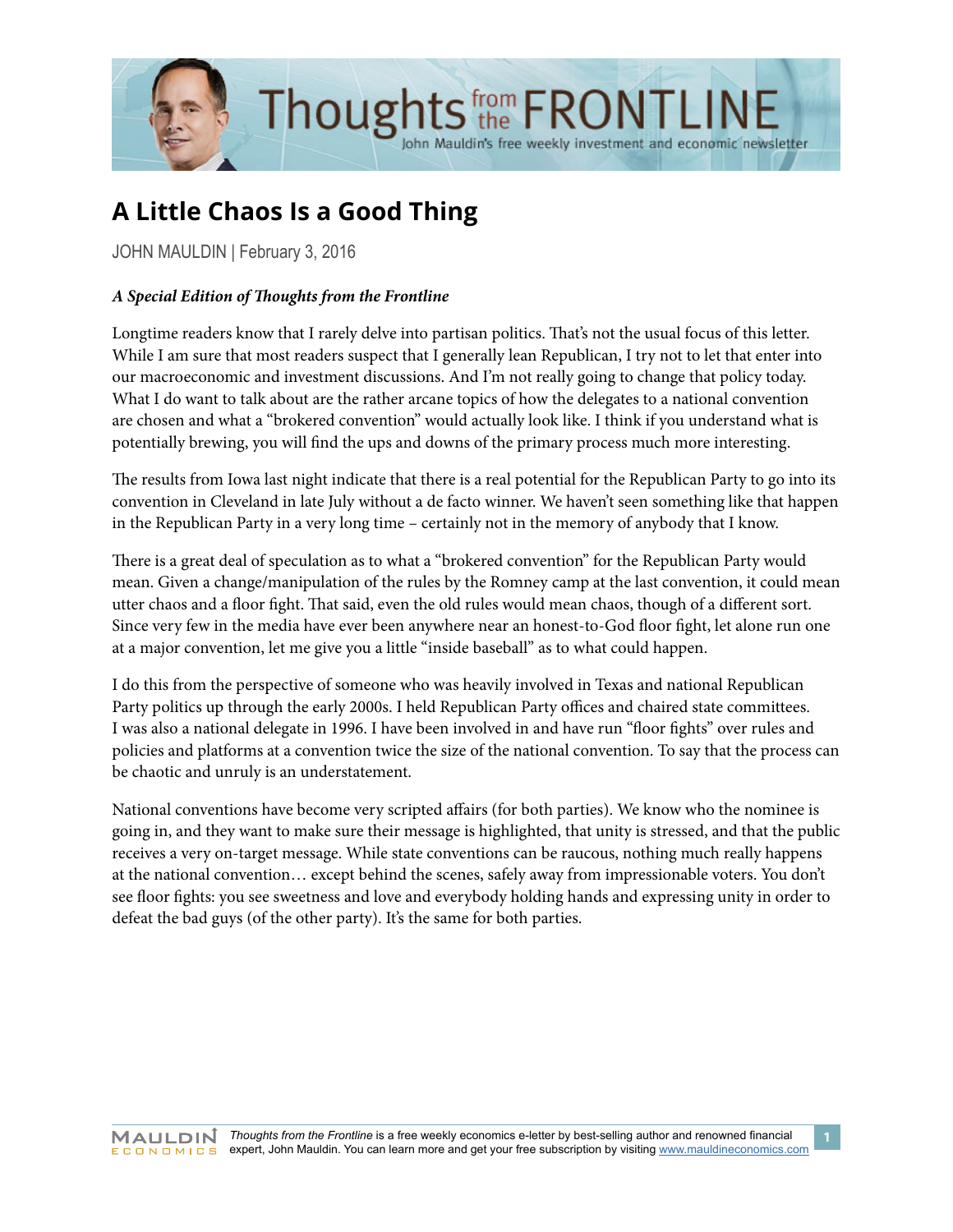Being a delegate to the national convention is typically a reward for hard work on behalf of the party. Delegates to the national convention are selected by the rules of each state. Unless you are a high state party official or leader, you typically don't get to go back year after year in the larger or more active states. That honor is spread around among people who have done long duty in the trenches – which is why you don't see that many young faces at national conventions. The young faces you do see are usually not selected by the congressional districts but are typically at-large delegates, picked precisely because the party wants some young faces on hand and the young people involved are activists in their college or community.

In most states, delegates to the Republican National Convention are selected at the congressional district level during the state convention. You run to be a delegate, typically against several other people from your congressional district; and your fellow state convention delegates from your congressional district vote to see which three people from your congressional district will go to the national convention. Quite often, you actually have to do a little campaigning and phone calling in order to line up votes, just as any politician would.

You pledge to vote for the presidential candidate designated by either the voters or the caucus. For most states, that means you are bound to vote for the designated candidate through one roll-call vote. There are some states, like Georgia, where you are bound for two roll-call votes. That means if you're a Trump delegate, you will have to vote for Trump, no matter what your personal beliefs are, for at least one or two rounds. You agree to do to that because you really want to go to the national convention. Now, you may be a very passionate Trump supporter – or maybe not so much – but we'll get to that in a minute.

Each state gets ten at-large delegates, with the states designating their own rules as to how those delegates get selected. Each state also gets three district delegates for each representative it has in Congress. There are also "bonus" delegates. If your state voted for the Republican presidential candidate last time around, you get bonus delegates. You also get a bonus delegate for each Republican senator you have elected. You get a bonus delegate for a Republican governor and and another one if you control your state chambers.

Thus Idaho gets 13 more delegates than Hawaii does, even though they are roughly equal in terms of the size of their congressional delegations, because Idaho is a thoroughly Republican state and gets 13 bonus delegates. California has the most delegates at 172 but gets no bonus delegates. Far less populous Texas has 155 delegates, 34 of whom are bonus. Smaller Republican states command a somewhat disproportionate number of delegates compared to the size of their populations. There is an excellent summary at a website called [The Green Papers,](http://www.thegreenpapers.com/P16/R-Alloc.phtml) where you can find out how many delegates your state gets. As an aside, Guam, Puerto Rico, Samoa, Washington DC, the Virgin Islands, and the Northern Mariana Islands (where a population of just 50,000 gets 13 delegates) are represented by a total of 78 delegates, which as a bloc is almost 6% of the delegates needed for election. I have no idea how their delegates are selected. Remember the hanging chads in 2000? If the convention roll-call votes are really tight, you could see these small islands plus DC actually being the equivalent of Broward County in Florida.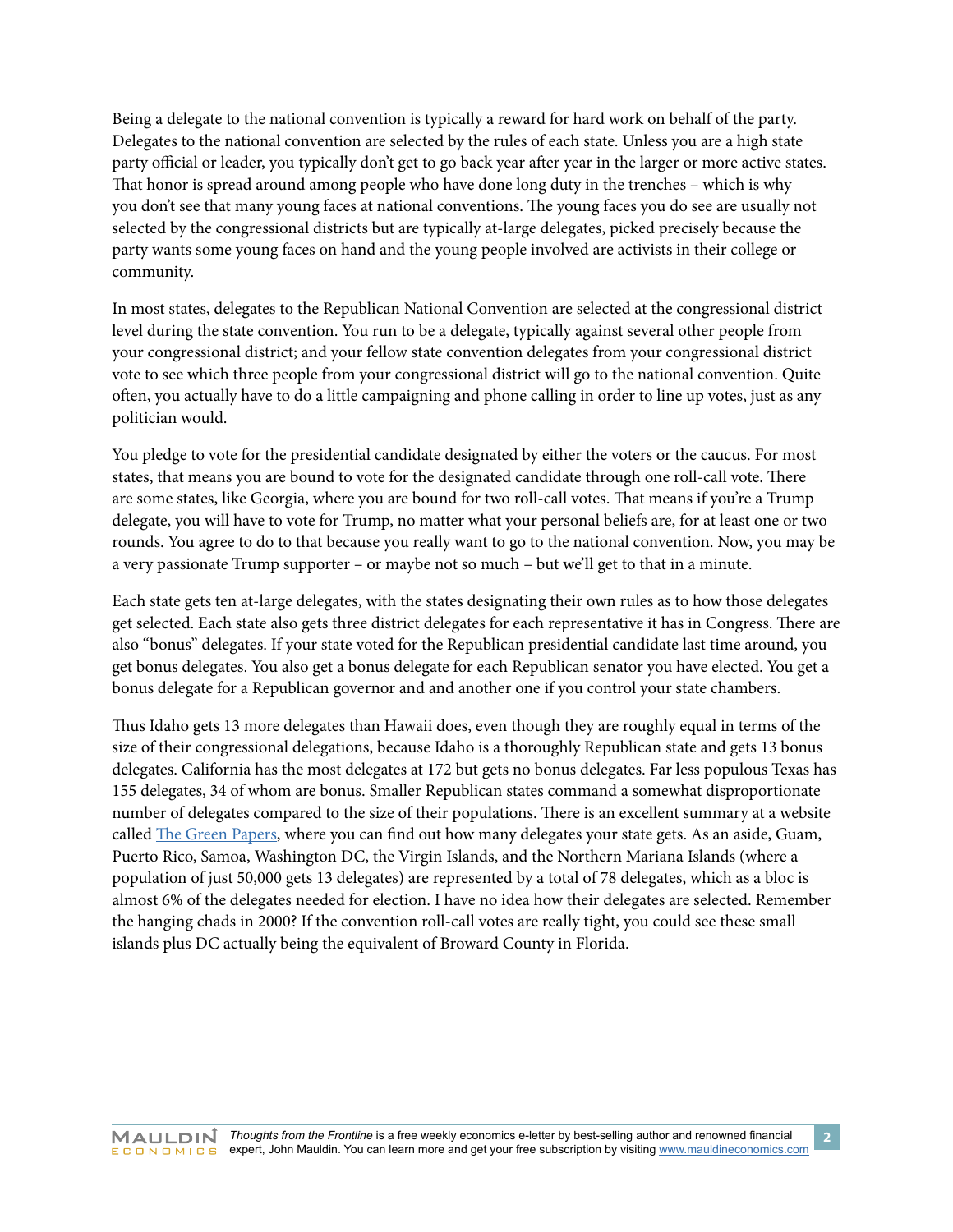Any state voting before March 15 has to allocate delegates proportionally, so that you could see multiple candidates getting delegates. Thus Cruz, Trump, and Rubio walk away from the Iowa caucuses with almost exactly the same number of delegates. However, states that have primaries after March 15 can, at their choosing, make it winner take all, which means that whichever candidate gets the most votes wins all the state's delegates – even if the candidate's vote total is less than 30%. Except… many of those winner-take-all states allocate their delegates at the congressional district level, which means that different candidates can win in different congressional districts, thereby splitting up the vote. You probably didn't pay attention to this last night, but there was a significant difference in preferences among various Iowa counties. The same thing will hold true in the congressional districts of winner-take-all states.

Further, Nancy Pelosi's district is going to get three Republican delegates (which may be all the Republicans in her district). My own district is heavily Democratic – one of the joys of living in downtown Dallas. This will be my first presidential voting season since I moved here, and sadly I have no idea how my fellow local Republican voters feel about this election. When I say I haven't been involved since 2000, that is really true. And since moving to Dallas County from Tarrant County, I have had very little contact with local politicians other than a few congressmen who have been around forever.

Now here is the interesting part. How delegates are selected is really controlled by the individual states. In some states the delegates are chosen by the winning presidential nominee. In other states the nominee can make a suggestion, but the congressional district is not bound to follow it; the district just has to send delegates who pledge to vote appropriately for the required number of roll-call votes. I am sure there are many variations on the above.

Let's take that concept to Texas. You could get the odd situation where a pledged Trump delegate is actually a Cruz supporter and goes to the convention. Trump would get his or her first vote. Or, you could get a delegate pledged to Cruz from a congressional district where the majority actually prefers Trump. Same with Rubio or Kasich or Carson or Rand Paul. I'm not certain whether things have changed, but when I was involved, Ron Paul had a much larger percentage of supporters among party participants than he had votes.

What I'm saying is that, if a majority of delegates at the national convention don't vote decisively for one presidential candidate in the first round, it is really not clear what will happen in the second or third rounds. At that point, delegates are free to vote their conscience and convictions.

Now let's throw a wrench into the gears, in the form of an odd rule. Since 1972 (I think it was), a candidate could get his or her name placed in nomination at the convention by winning a plurality in five states. That rule was put into place to keep states from running "favorite sons" who could claim the full right to long nominating and seconding speeches and then their personal speeches as well. Conventions could get rather long-winded in the old days, as future presidential nominees liked to get their names and faces in front of the nation. So a structure was put into place that worked perfectly well for 40 years.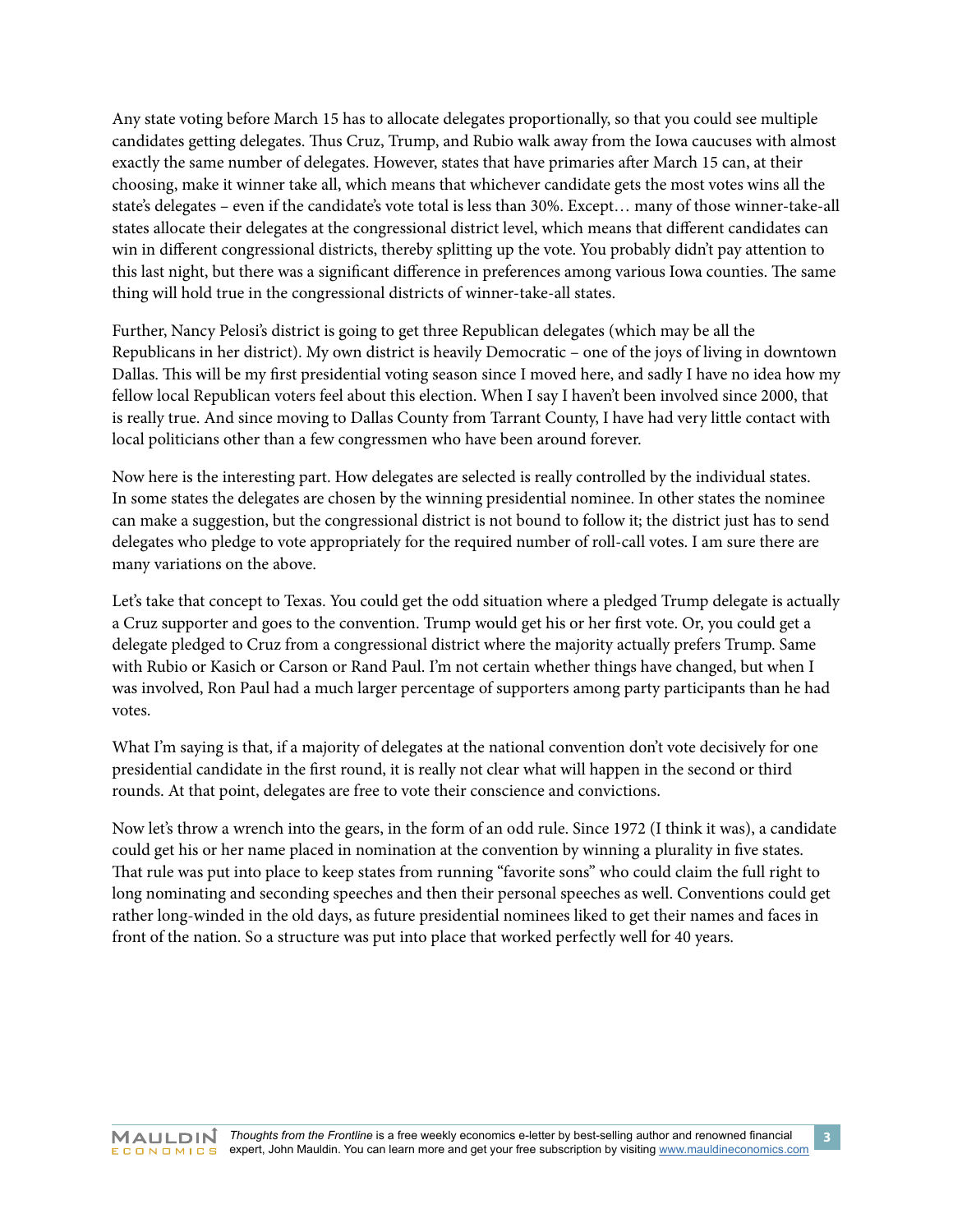That is, until the last election cycle, when the Romney campaign engineered a rules committee change which said that the nominee had to win a majority of the delegates in eight states instead of a plurality in five, which basically meant that Ron Paul would have no chance to have his name placed in nomination at the upcoming convention. That is the way the rule still stands today (with a few cosmetic changes). No one back then had any idea that the current primary process would be so open. Further, given the scattered nature of the process, it is perfectly plausible that only one candidate will actually get a majority in eight states, but without getting a majority of the overall delegate count. (You can read all the rules [here.](https://s3.amazonaws.com/prod-static-ngop-pbl/docs/Rules_of_the_Republican+Party_FINAL_S14090314.pdf))

But – and this is a huge *but* – the rules as they are written now are not the rules the convention will have to follow. Each convention adopts its own rules. Each state will appoint a member to the rules committee, which will meet prior to the convention to put together the new rules under which the convention will be convened. Those rules will be presented to the convention in toto – there can be no amendments offered from the floor. An amendment can be tendered only if 25% of the rules committee members want to propose an alternative rule. It's possible, but it doesn't happen very often.

Now here's the fun part. Let's say one candidate gets 40% of the delegates and most of the remaining 60% are split between two major candidates, plus a smattering here and there. If the delegates representing the 60% don't want to adopt the current rule requiring a candidate to win a majority in eight states, they can reject the rules (in toto), and force the rules committee to go back into emergency session and keep coming up with new rules until they get something a majority of the delegates like. Which could be rules that allow more than a few names to be placed in nomination, which would then open up later roll-call votes.

Further, the delegates for a candidate pledge to vote for that candidate on the first roll-call vote – but not necessarily to vote his way on any rules committee vote. So here again, just theoretically, that Trump delegate who is actually a closet Cruz or Rubio (or Christie or Paul or Kasich or whoever your favorite guy is out of the horde) supporter could vote to reject the rules until the process was opened up to more nominees.

Further, let's say two other candidates get a plurality in five states and two candidates get a plurality in just four states, but the first two need the latter candidates' support in order to make sure they can get the votes to force the rules to be rewritten so that they can be nominated. So the whole process could be really wide open – or not. It all depends.

# **How to Run a Floor Fight**

Now let's talk about the dynamics of a floor fight. Texas and Virginia have the two largest state conventions in the country. I recently called the national committeeman from Virginia, Morton Blackwell, who has been on the rules committee since 1988 and has attended every national rules committee meeting since 1972. We reminisced about some of the floor fights we had as the Republican Party became more conservative during the '80s and '90s. Morton caught me up on some of the nuances of the current rules.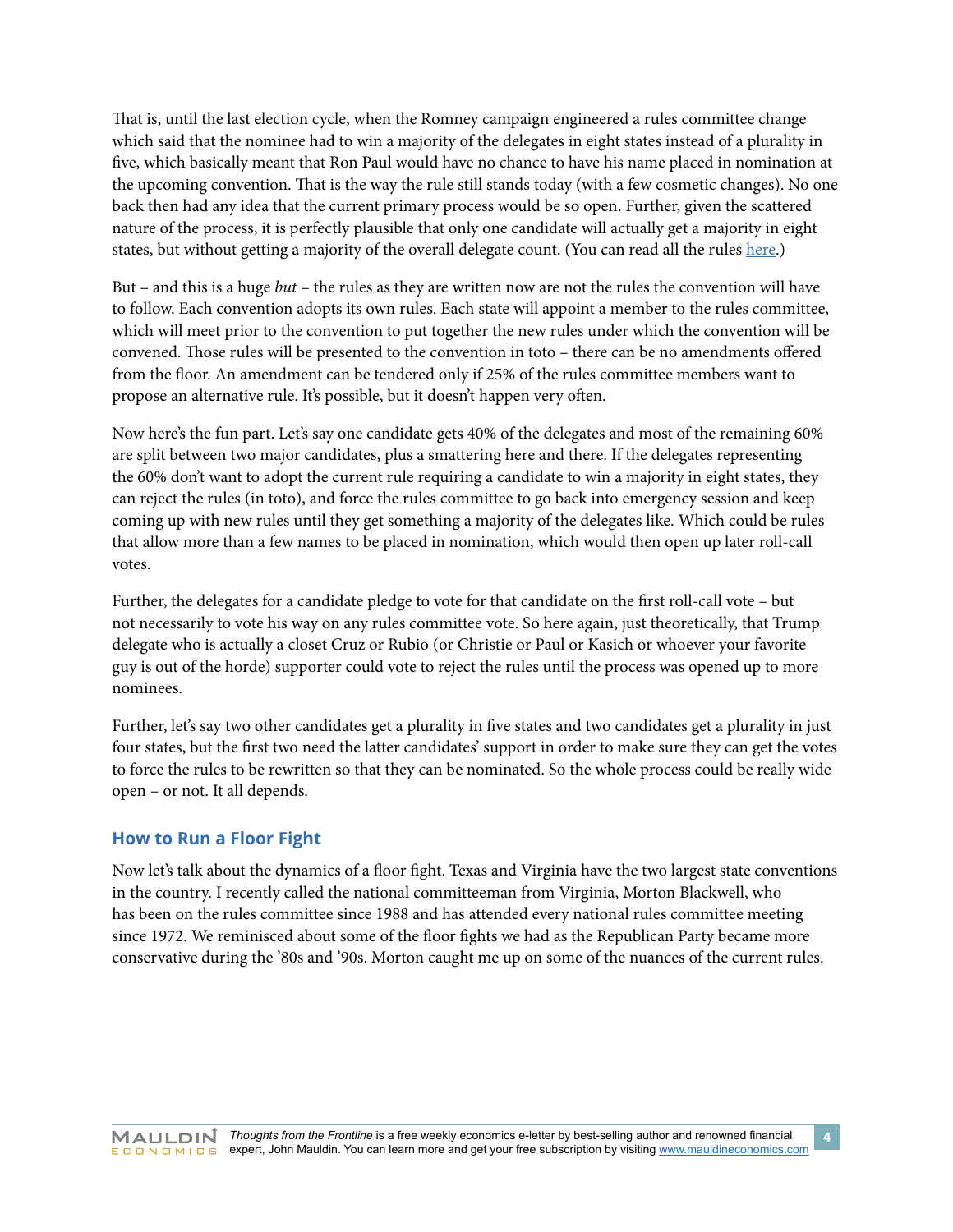I think it was sometime in the mid-'90s that I was given the gavel for a portion of the Texas state convention that covered rules and credentials. Understand something: guys or gals down the pecking order are never given the gavel at a major convention unless either the proceedings are very boring or the chair doesn't want to be anywhere near the podium during a big floor fight. This was a situation of the latter kind. I can't even remember what the disagreement was about, but for a large number in the room it had to do with a very deep-seated conviction. We were in the Fort Worth Convention Center, which held roughly 8000 people plus observers. My four girls were up in the upper decks watching their dad, proud that he was at the microphone – until 3000 or more people began to rather raucously and aggressively boo their father. They turned to their mother and demanded to know, "Why are these people booing Daddy?"

(Talk about an emotional day. That morning I had my first-ever standing ovation for a speech. That doesn't happen much when I'm talking about investments and economics these days.)

Well, their daddy had made a ruling on a voice vote that did not meet with their satisfaction. The fact that I knew where the votes were, and that one side had clearly won, wasn't apparent from the pandemonium and noise level on the floor. The next hour was spent in a rather interesting fashion, trying to piece things together through points of order and amendments and so forth. The convention parliamentarian – a rather thankless job – was kept quite busy.

I was never involved in and never ran a serious floor fight where we didn't have reason to believe we had the votes when it came down to it. But the reality is I have been in some when the other side also thought they had the votes. Which is why you *have* the vote, to find out who really has counted their support correctly.

And when you're trying to get your rule passed and the chair doesn't want your rule passed, you had better have your ducks in a row. In a large convention in a venue the size of a football field – which the national convention will be – there will be microphones everywhere. Lot of people are going to want to get to a mike to let their opinion be known. Typically the rules limit the number and time of comments that can be made, so you want to make sure that the three people from your side who are allowed to speak are actually the three you want and not some random person walking up to the mike and losing the argument for you.

In the same way, if you hold the gavel and are in the chair, you want to make sure that you pick the right three people on your team, and if you can locate a wild player on the other team, you want to recognize his microphone. That means you have to have a floor team that is on the ball, typically with flags or hats or bandannas of distinctive colors, giving you signals as to what's going on. With all the noise, even with cell phones (which we didn't have in those days), you can't hear *anything.* And at a national convention, if you're up on the stage, you're expected to keep everything moving. The TV cameras are on, and the nation is watching.

I could go on for a long time about all this – and have and will over a few glasses of wine when asked – but you get the idea. When I tell you a brokered convention could be chaos, I know whereof I speak. Party politics is a full-contact sport. You better have your pads and game face on if you walk into a brokered convention.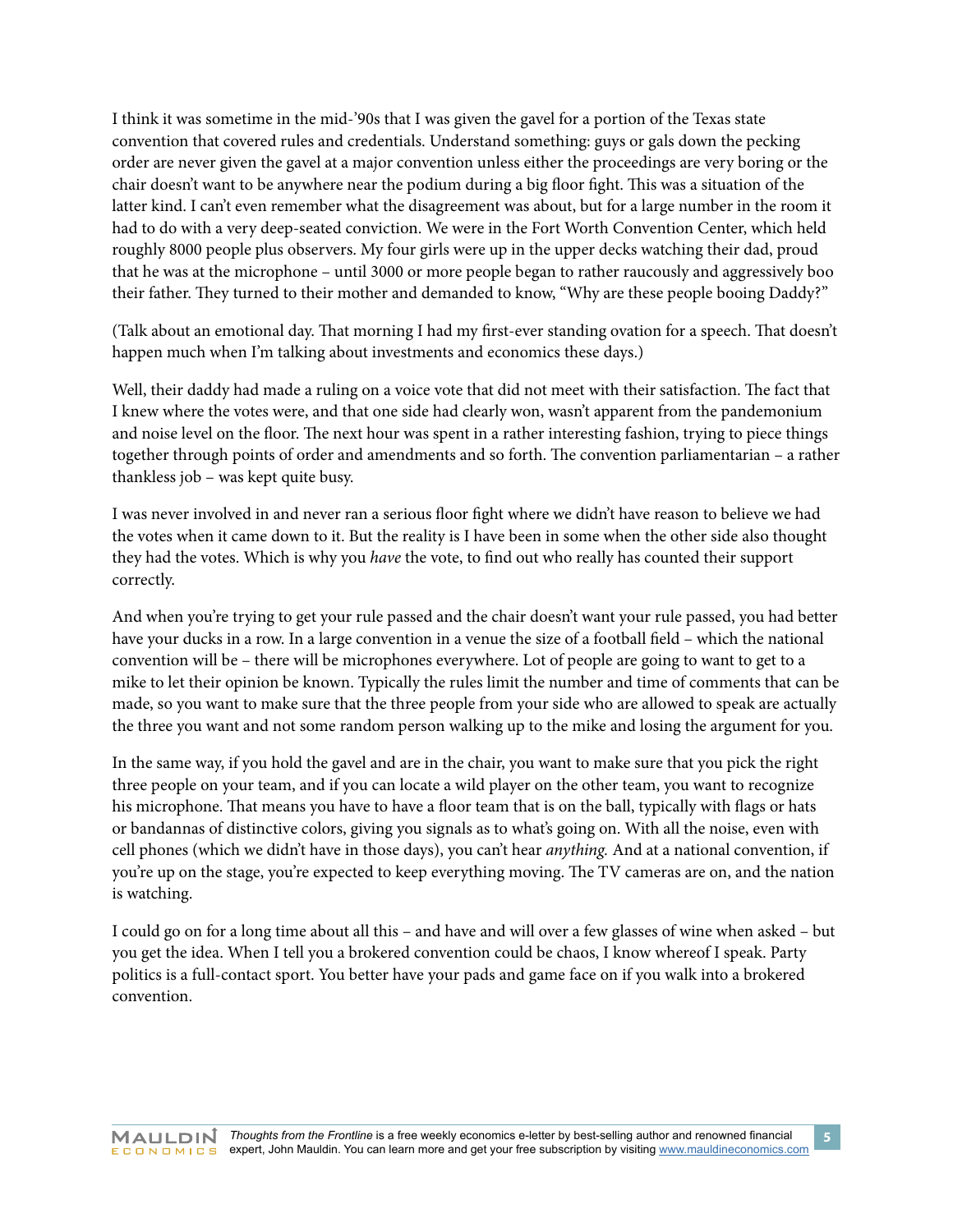But let me offer another thought. To paraphrase Jefferson, I hold that a little chaos every now and then can be a good thing. It just has to be fair chaos. You do not want delegates and observers coming away from the convention feeling that they were "robbed" or that the process wasn't fair or that the rules were somehow controlled by the powers that be.

The mood of the country right now is that people are very concerned that the establishment is hogging the show, and they aren't very happy with the direction of the country. If the power and hubris of the political elite were on display at a national convention where everyone could see them, it would be a public relations disaster. It would make absolutely no difference if in their heart of hearts the leaders of the national Republican Party were as anti-establishment as you could find. Perception controls reality. If, however, people see an open process that is fair and clear, even if it's also chaotic and raucous, they may not like how the game ends, but they will walk away saying "Just wait till next time." And then work to get their nominee elected.

It is up to RNC Chairman Reince Priebus to make sure the process is perceived as fair. I know, the pressure to have the convention be perfectly scripted and run smoothly is enormous. And if some candidate gets 50%+1 going into the first roll-call vote, then so be it. But if the nomination isn't settled on the first vote, then there needs to be a truly open convention.

Frankly, I think a brokered convention would be a godsend for the Republican Party, which has become rather calcified. The media would do nothing but cover the possibility of such an outcome for a full two months prior to the convention. The country would get to meet a slice of America in the form of individual delegates who actually look like them – fellow citizens trying to figure out how to do the right thing and doing it enthusiastically. The back-and-forth and give-and-take would be phenomenal. And instead of the obligatory two or three hours in the evening for a few nights, there would be wall-to-wall coverage during the convention. Taking a cue from Donald Trump, you can't buy media that good. No matter who the Democratic Party nominee turned out to be, their air would just get sucked out of the room.

Just for the record, there are no more powerbrokers who can speak for whole delegations. There are no smoke-filled rooms. There are certainly people who are influential in every state, and certainly people who will be influential on a national level with a certain following; but the delegates on that floor will have all played political hardball a few times, or they wouldn't be there. They could be persuaded, or they might change their minds, but they will not be controlled. Or bought.

Maybe one candidate catches fire during the first few state primaries and then goes on to roll it up  $-$  just as in every election in the recent past. But then again, maybe not. I think it would be fascinating if the outcome came down to California, whose primary has not made a real difference for a long time. Further, the leading candidate could go to the number two and ask if he would like to be vice president. Think Ronald Reagan and George Bush senior. Or there could be all manner of other horse-trading prior to the convention.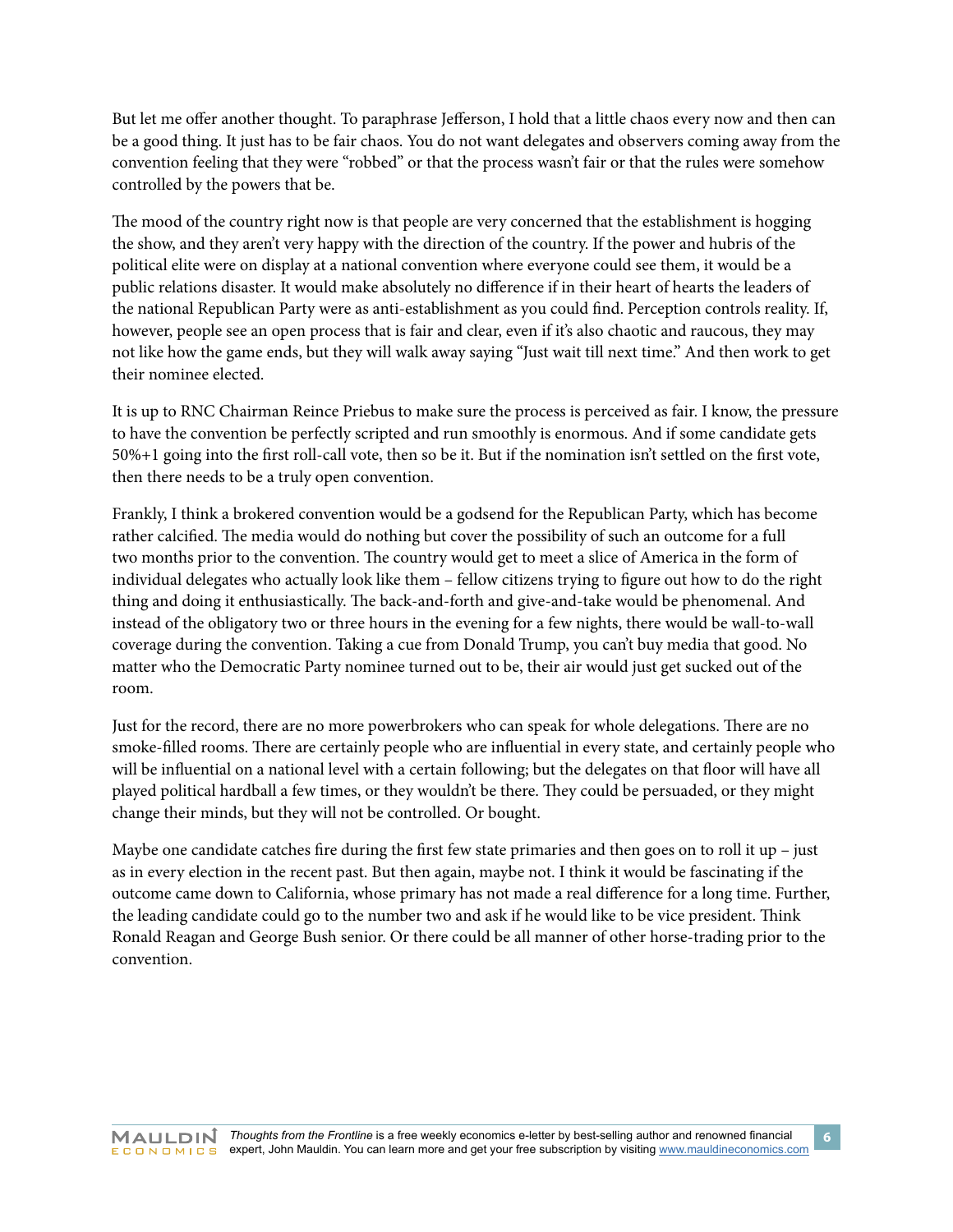In closing, if you haven't had enough politics already, then I suggest you read Tucker Carlson's gonzo piece called ["Donald Trump Is Shocking, Vulgar and Right.](http://www.politico.com/magazine/story/2016/01/donald-trump-is-shocking-vulgar-and-right-213572?paginate=false)" It's not an endorsement of Trump but rather an indictment of the Republican Party. I was talking with Newt Gingrich this week, and he sent me this link in the middle of our conversation. He said it was the best explanation of the Trump phenomenon that he has read. I think he's right. It may be hard for you to believe, but Newt is pretty anti-establishment. I won't tell you how he thinks it will turn out. Unless he is right, and then I will tell you he told me so. (He will have an analysis of the Iowa caucuses on [his website](http://www.gingrichproductions.com/) on Wednesday. I find his political analysis to be thoughtful and candid.)

I know I went on a little bit of an anti-Trump tirade over his Muslim comment a few weeks ago, and I still think his remark was deplorable, but I must admit that I would no longer vote for Clinton over Trump. His speech last night in Iowa was very classy. In fact, were Trump to win, I might even be an enthusiastic supporter. Because he might just turn the system upside down. So would Cruz and several of the other candidates.

I hold that a little chaos every now and then is a good thing.

Your wondering how New Hampshire will turn out analyst,

of if Maddi

John Mauldin

Do you enjoy reading *Thoughts From the Frontline* each week? If you find it useful and valuable, your friends, family, and business associates will probably enjoy it too.

Now you can send *Thoughts From the Frontline* to anyone. It's fast, it's free, and we will never "spam" your friends and family with unwanted emails.

### **Help spread the word. [Click here.](http://www.mauldineconomics.com/landing/friend-share-thoughts-from-the-frontline)**

Copyright 2014 John Mauldin. All Rights Reserved.

### **Share Your Thoughts on This Article**

**[Post a Comment](http://www.mauldineconomics.com/frontlinethoughts/a-little-chaos-is-a-good-thing)**

T*houghts From the Frontline* is a free weekly economic e-letter by best-selling author and renowned financial expert, John Mauldin. You can learn more and get your free subscription by visiting <http://www.mauldineconomics.com>.

Please write to to inform us of any reproduction of *Thoughts from the Frontline*. Any reproduction must reference www.MauldinEconomics.com, keep all embedded or referenced links fully active and intact, and include a link to www.mauldineconomics.com/important-disclosures. You may contact [affiliates@mauldineconomics.com](mailto:affiliates@mauldineconomics.com) for more information about our content use policy.